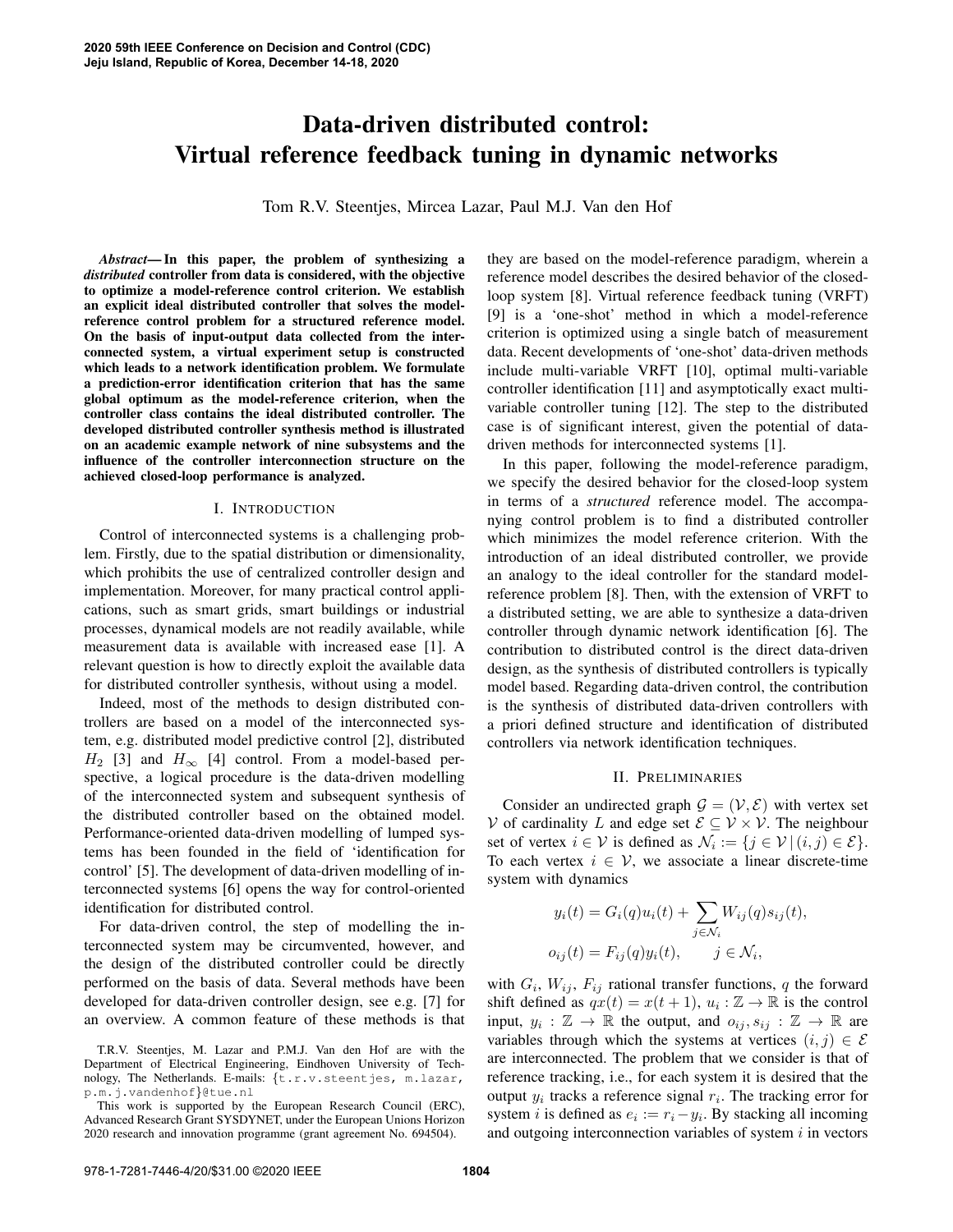$s_i$  and  $o_i$ , that is  $s_i := \text{col}_{j \in \mathcal{N}_i} s_{ij}$  and  $o_i := \text{col}_{j \in \mathcal{N}_i} o_{ij}$ , we arrive at the following description for system *i*, denoted  $P_i$ :

$$
\mathcal{P}_i: \left\{ \begin{array}{rcl} y_i & = & G_i(q)u_i + W_i(q)s_i, \\ o_i & = & F_i(q)y_i, \\ e_i & = & r_i - y_i, \end{array} \right. \tag{1}
$$

where  $W_i := \text{row}_{j \in \mathcal{N}_i} W_{ij}$  and  $F_i := \text{col}_{j \in \mathcal{N}_i} F_{ij}$ , and the time  $t$  is omitted for brevity. The interconnection of system  $\mathcal{P}_i$  and  $\mathcal{P}_j$ ,  $(i, j) \in \mathcal{E}$ , is defined by

$$
s_{ij} = o_{ji} \quad \text{and} \quad s_{ji} = o_{ij}.
$$
 (2)

We consider a structured reference model described by

$$
\mathcal{K}_i: \left\{ \begin{array}{rcl} y_i^d & = & T_i(q)r_i + Q_i(q)k_i, \\ p_i & = & P_i(q)y_i^d, \end{array} \right. \tag{3}
$$

where  $Q_i := \text{row}_{j \in \mathcal{N}_i} Q_{ij}$  and  $P_i := \text{col}_{j \in \mathcal{N}_i} P_{ij}$  and the interconnection variables are similarly partitioned as for  $\mathcal{P}_i$ , i.e.,  $k_i := \text{col}_{j \in \mathcal{N}_i} k_{ij}$  and  $p_i := \text{col}_{j \in \mathcal{N}_i} p_{ij}$ . For each pair  $(i, j) \in \mathcal{E}$  the interconnection of  $\mathcal{K}_i$  and  $\mathcal{K}_j$  is defined by

$$
k_{ij} = p_{ji} \quad \text{and} \quad k_{ji} = p_{ij}.
$$
 (4)

Hence,  $\mathcal{K}_i$  and  $\mathcal{K}_j$  can only be interconnected if  $\mathcal{P}_i$  and  $P_j$  are interconnected. A particular case of such a reference model occurs when a decoupled closed-loop system is desired, i.e.,  $Q_{ij} = 0$  and  $P_{ij} = 0$ ,  $i, j = 1, 2, ..., L$ .

For the control of the interconnected system described by (1) and (2), we consider that each system  $P_i$  is associated with a (parametrized) controller  $C_i$ , which is a linear discretetime system that has the tracking error  $e_i$  as an input, control input  $u_i$  as an output and is interconnected with other controllers  $\mathcal{C}_j$  through interconnection variables  $\eta_{ij}$ ,  $\zeta_{ij}$ :

$$
\mathcal{C}_i(\rho_i) : \begin{cases} u_i = C_{ii}(q, \rho_i)e_i + \sum_{j \in \mathcal{N}_i} C_{ij}(q, \rho_i)\eta_{ij}, \\ \zeta_{ij} = K_{ij}(q, \rho_i)e_i + \sum_{h \in \mathcal{N}_i} K_{ijh}(q, \rho_i)\eta_{ih}, \ j \in \mathcal{N}_i. \end{cases}
$$

The interconnection of  $C_i$  and  $C_j$ ,  $(i, j) \in \mathcal{E}$  is defined by

$$
\eta_{ij} = \zeta_{ji} \quad \text{and} \quad \eta_{ji} = \zeta_{ij}.
$$
 (5)

By defining  $\eta_i := \text{col}_{j \in \mathcal{N}_i} \eta_{ij}$  and  $\zeta_i := \text{col}_{j \in \mathcal{N}_i} \zeta_{ij}$ , we compactly represent controller i by

$$
\mathcal{C}_i(\rho_i) : \begin{bmatrix} u_i \\ \zeta_i \end{bmatrix} = C_i(q, \rho_i) \begin{bmatrix} e_i \\ \eta_i \end{bmatrix}.
$$
 (6)

An example of a reference model and controlled interconnected system is provided in Figure 1 for illustration purposes. It is assumed that each controller matrix is parametrized linearly, i.e.,  $[C_i(q, \rho_i)]_{ij} = \rho_i^{\top} \overline{C}_{ij}(q)$  for some vector of transfer functions  $\overline{C}_{ij}$ . The family of parametrized controllers for node *i* is  $\mathcal{C}_i := \{ C_i(q, \rho_i) \mid \rho_i \in \mathbb{R}^{l_i} \}.$ 

By stacking all the interconnection variables of the interconnected system described by (1) and (2) as  $s :=$  $col(s_1, \ldots, s_L)$  and  $o := col(o_1, \ldots, o_L)$ , we can write

$$
y = Gu + Ws, \quad o = Fy, \quad s = \Delta o,
$$



Fig. 1: Structured reference model (left) and closed-loop network with distributed controller (right) for  $L = 2$ .

with  $G = \text{diag}(G_1, \ldots, G_L)$ ,  $W = \text{diag}(W_1, \ldots, W_L)$ ,  $F = diag(F_1, \ldots, F_L)$  and the matrix  $\Delta$  defined by aggregating (2) for all corresponding index pairs. The input-output behavior of the network is  $y = (I - W\Delta F)^{-1}Gu$ .

Assumption II.1 The interconnected system and reference model satisfy  $\det(I - W\Delta F) \neq 0$  and  $\det(I - Q\Delta P) \neq 0$ .

**Assumption II.2** The reference model is such that  $y^d \neq r$ for all non-zero r, i.e.,  $\det((I - Q\Delta P)^{-1}T - I) \neq 0$ .

**Problem II.1** Given the parametrized controllers  $C_i$  and the reference models  $\mathcal{K}_i$ , the considered distributed controller synthesis problem is

$$
\min_{\rho_1,\dots,\rho_L} J_{\text{MR}}(\rho_1,\dots,\rho_L) = \min_{\rho_1,\dots,\rho_L} \sum_{i=1}^L \bar{E}[y_i^d(t) - y_i(t)]^2, \tag{7}
$$

where  $\bar{E} := \lim_{N \to \infty} \frac{1}{N} \sum_{t=1}^{N} E$  and E is the expectation.

## III. IDEAL DISTRIBUTED CONTROLLER SYNTHESIS

A controller that admits the same structure as the interconnected system and for which the closed-loop network matches the structured reference model exactly, i.e.,  $y_i$  =  $y_i^d$  for all  $i = 1, ..., L$ , is called an *ideal distributed controller*. To derive such an ideal controller, consider the interconnection of a subsystem  $\mathcal{K}_i$  of the structured reference model with a subsystem  $P_i$  of the interconnected system, i.e.,

$$
\begin{bmatrix} y_i \\ o_i \\ e_i \\ y_i^d \end{bmatrix} = \begin{bmatrix} G_i u_i + W_i s_i \\ F_i y_i \\ r_i - y_i \\ T_i r_i + Q_i k_i \\ P_i y_i^d \end{bmatrix} \quad \text{and} \quad y_i^d = y_i. \quad (8)
$$

Elimination of the variables  $y_i^d$ ,  $y_i$  and  $r_i$  in (8) yields a local controller  $C_i^d$ , described by (denoting  $x_i$  by  $x_i^c$  for the interconnection variables to distinguish controller variables from plant variables)

$$
\mathcal{C}_{i}^{d} : \begin{bmatrix} u_{i} \\ o_{i}^{c} \\ p_{i}^{c} \end{bmatrix} = \underbrace{\begin{bmatrix} T_{i} & -\frac{1}{G_{i}} W_{i} & \frac{1}{G_{i}(1-T_{i})} Q_{i} \\ \frac{T_{i}}{1-T_{i}} F_{i} & 0 & \frac{1}{1-T_{i}} F_{i} Q_{i} \\ \frac{T_{i}}{1-T_{i}} P_{i} & 0 & \frac{1}{1-T_{i}} P_{i} Q_{i} \end{bmatrix}}_{=:C_{i}^{d}(q)} \begin{bmatrix} e_{i} \\ s_{i}^{c} \\ k_{i}^{c} \end{bmatrix}.
$$
\n(9)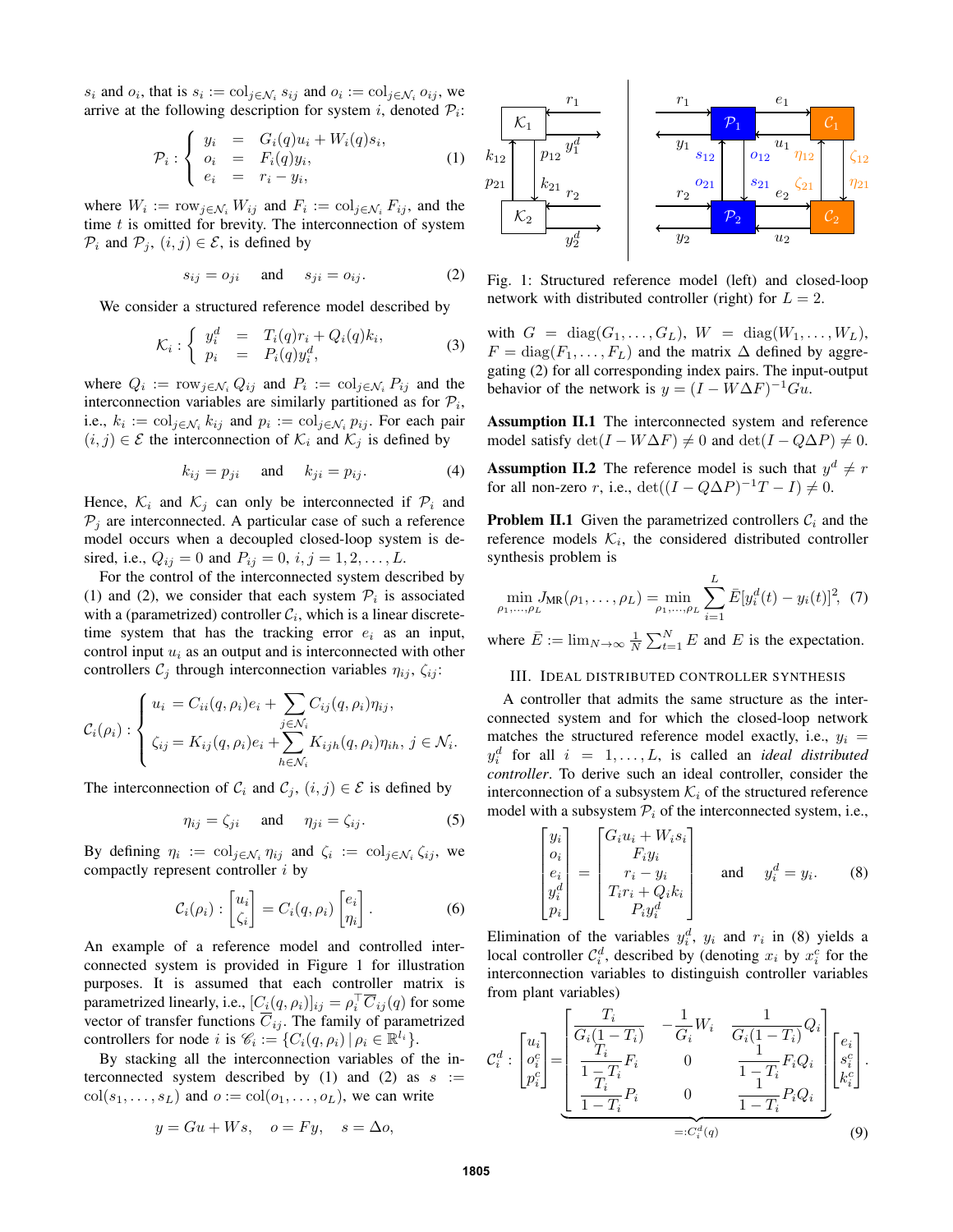The distributed controller is constructed by interconnecting local controllers  $C_i^d$  and  $C_j^d$ ,  $(i, j) \in \mathcal{E}$ , as

$$
\begin{bmatrix} s_{ij}^c \\ k_{ij}^c \end{bmatrix} = \begin{bmatrix} o_{ji}^c \\ p_{ji}^c \end{bmatrix} \quad \text{and} \quad \begin{bmatrix} s_{ji}^c \\ k_{ji}^c \end{bmatrix} = \begin{bmatrix} o_{ij}^c \\ p_{ij}^c \end{bmatrix} \tag{10}
$$

Theorem III.1 The closed-loop network described by (1) - (2) and the distributed controller  $(9) - (10)$  satisfies

$$
y_i = y_i^d, \qquad i = 1, \dots, L.
$$

*Proof:* Let the control variables  $(u_i, e_i)$  and controller interconnection variables  $(s_i^c, o_i^c, k_i^c, p_i^c)$  satisfy (9) for all i and (10) for all  $(i, j) \in \mathcal{E}$ , i.e.,  $s^c = \Delta o^c$  and  $k^c = \Delta p^c$ . We will first show that there exist latent variables  $r_i^c : \mathbb{Z} \to \mathbb{R}$ and  $y_i^c : \mathbb{Z} \to \mathbb{R}$  for each *i*, so that

$$
\begin{bmatrix} y_i^c \\ o_i^c \\ e_i \\ y_i^c \\ p_i^c \end{bmatrix} = \begin{bmatrix} G_i u_i + W_i s_i^c \\ F_i y_i^c \\ r_i^c - y_i^c \\ T_i r_i^c + Q_i k_i^c \\ P_i y_i^c \end{bmatrix} . \tag{11}
$$

Define  $y_i^c := G_i u_i + W_i s_i$  and  $r_i^c := e_i + y_i^c$ . We then have to show that  $y_i^c = T_i r_i^c + Q_i k_i^c$ ,  $o_i^c = F_i y_i^c$  and  $p_i^c = P_i y_i^c$ . By (9) we have that

$$
u_i = \frac{T_i}{G_i(1 - T_i)} e_i + \frac{1}{G_i(1 - T_i)} Q_i k_i^c - \frac{1}{G_i} W_i s_i^c
$$
  
\n
$$
\Leftrightarrow (1 - T_i) G_i u_i = T_i e_i + Q_i k_i^c - (1 - T_i) W_i s_i^c,
$$

which, by the definition of  $y_i^c$ , is equivalent with

$$
(1 - T_i)y_i^c = T_i e_i + Q_i k_i^c
$$
 (12)

and hence, by the definition of  $r_i^c$ ,  $y_i^c = T_i r_i^c + Q_i k_i^c$ . By (12) and (9), it follows that

$$
o_i^c = \frac{T_i}{1 - T_i} F_i e_i + \frac{1}{1 - T_i} F_i Q_i k_i^c = F_i y_i^c,
$$
  

$$
p_i^c = \frac{T_i}{1 - T_i} P_i e_i + \frac{1}{1 - T_i} P_i Q_i k_i^c = P_i y_i^c.
$$

Next, define  $y^c$  :=  $col(y_1^c, ..., y_L^c)$  and  $u$  :=  $col(u_1, u_2, \dots, u_L)$ . It follows by (11) that  $y^c = Gu + Ws^c$ and  $o^c = Fy$ , such that, by  $s^c = \Delta o^c$ ,  $y^c =$  $(I - W\Delta F)^{-1}Gu$ . Similarly, define  $r^c := col(r_1^c, \dots, r_L^c)$ to obtain  $y^c = (I - Q\Delta P)^{-1}Tr^c$  by (11), with  $Q = \text{diag}(Q_1, \ldots, Q_L), \quad P = \text{diag}(P_1, \ldots, P_L)$  and  $T = diag(T_1, ..., T_L)$ . Thus, using  $e = r^c - y^c$ , the controller satisfies

$$
u = G^{-1}(I - W\Delta F)(I - Q\Delta P)^{-1}T
$$
  
×  $(I - (I - Q\Delta P)^{-1}T)^{-1}e$ . (13)

Finally, the process  $y = (I - W\Delta F)^{-1}Gu$  with  $e = r - y$ and the controller (13) yield  $y = (I - Q\Delta P)^{-1}Tr = y_d$ , which concludes the proof.

Given a stable structured reference model, the ideal distributed controller will yield a stable closed-loop network in the sense that the transfer  $r \rightarrow y_d$  is stable. Regarding the internal stability, the following conditions for attaining stable ideal controllers can be obtained from (9):

- 1) If  $G_i$  has non-minimum phase zeros, then these must also be zeros of  $T_i$ ,  $W_{ij}$  and  $Q_{ij}$ .
- 2) The unstable poles of  $W_{ij}$  must also be poles of  $G_i$ .
- 3) The unstable poles of  $F_{ij}$  must also be zeros of  $T_i$ .

Condition 1) is in agreement with the single-process case, cf. [8]. The other consideration is involved with local controllers being causal, i.e., that the elements of the transfer matrices  $C_i^d(q)$  have a non-negative relative degree. By analyzing (9), we observe that the relative degree of nonzero  $T_i$ ,  $Q_{ij}$  and  $W_{ij}$  must be larger than or equal to the relative degree of  $G_i$ .

In the sequel, it will be assumed that the ideal distributed controller belongs to the parametrized class of distributed controllers. This is formalized in the following assumption, where, for ease of exposition, we introduce the permutation matrices  $P_i := \text{diag}(1, P_i), i = 1, \dots, L$ , such that  $\text{col}(s_i^c, k_i^c) = \overline{P}_i \,\text{col}_{j \in \mathcal{N}_i} \,\text{col}(s_{ij}^c, k_{ij}^c).$ 

**Assumption III.1**  $P_i^{\top} C_i^d P_i \in \mathscr{C}_i$  for each  $i = 1, ..., L$ .

We associate  $\rho_1^d, \dots, \rho_L^d$  with the ideal distributed controller, such that  $P_i^{\top} C_i^d P_i = C_i(\rho_i^d)$  for  $i = 1, ..., L$ . By Theorem III.1,  $(\rho_1^d, \dots, \rho_L^d)$  solves problem (7). The following simple example briefly illustrates the ideal distributed controller constructed in this section.

#### Example III.1 Consider two coupled processes

$$
y_1(t) = G_1(q)u_1(t) + G_{12}(q)y_2(t),
$$
  

$$
y_2(t) = G_2(q)u_2(t) + G_{21}(q)y_1(t),
$$

with transfer functions

$$
G_1(q) = \frac{c_1}{q - a_1}, \quad G_{12}(q) = \frac{d_1}{q - a_1},
$$
  

$$
G_2(q) = \frac{c_2}{q - a_2}, \quad G_{21}(q) = \frac{d_2}{q - a_2}.
$$

The objective is that the closed-loop interconnected system behaves as two decoupled processes with first-order dynamics, according to

$$
y_i^d(t) = T_i(q)r_i(t), \quad T_i(q) = \frac{1 - \gamma_i}{q - \gamma_i}, \quad i = 1, 2.
$$
 (14)

Now, via (9), we find that the ideal distributed controller is described by

$$
\begin{bmatrix} u_1 \\ o_1^c \end{bmatrix} = \begin{bmatrix} C_{11}^d & C_{12}^d \\ K_{12}^d & 0 \end{bmatrix} \begin{bmatrix} e_1 \\ s_1^c \end{bmatrix} \text{ and } \begin{bmatrix} u_2 \\ o_2^c \end{bmatrix} = \begin{bmatrix} C_{22}^d & C_{21}^d \\ K_{21}^d & 0 \end{bmatrix} \begin{bmatrix} e_2 \\ s_2^c \end{bmatrix}
$$

with  $e_i = r_i - y_i$ , the interconnections  $s_1^c = o_2^c$ ,  $s_2^c = o_1^c$ , and

$$
C_{ii}^{d}(q) = \frac{1 - \gamma_i}{c_1} \frac{q - a_i}{q - 1}, \quad C_{ij}^{d}(q) = -\frac{d_i}{c_i},
$$
  

$$
K_{ij}^{d}(q) = \frac{1 - \gamma_i}{q - 1}, \quad (i, j) \in \mathcal{E}.
$$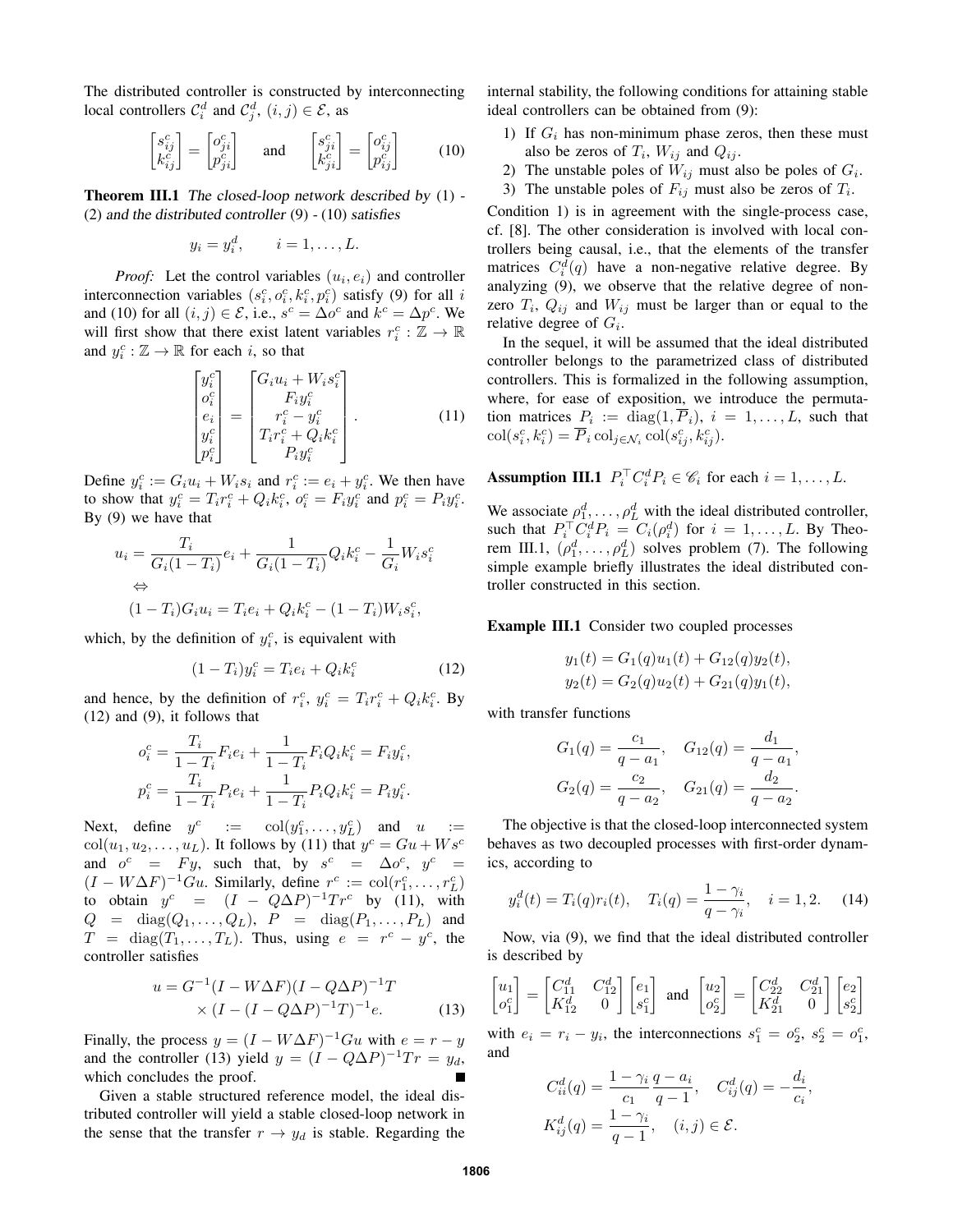## IV. DATA-DRIVEN DISTRIBUTED CONTROLLER

In the remainder of this paper, we shall consider the case where  $F_{ij} = 1$  for all  $i = 1, ..., L$ ,  $j \in \mathcal{N}_i$ . This implies that all systems are directly coupled through the outputs  $y_i$ :

$$
y_i = G_i(q)u_i + \sum_{j \in \mathcal{N}_i} W_{ij}(q)y_j, \quad i = 1, ..., L,
$$
 (15)

compactly written as  $y = W_I y + G u$ , with  $[W_I]_{ij} = W_{ij}$ . The interconnected system can always be represented as in (15) without changing the transfer  $u \rightarrow y$ , by replacing  $W_{ij}$ in (15) by  $\bar{W}_{ij} = W_{ij}F_{ji}$ , since  $s_{ij} = F_{ji}(q)y_j$  by (1)-(2).

The controller described in Section III provides a solution to Problem II.1, but requires  $P_i$  to be given. The problem considered in this section, is the direct data-driven synthesis: given data  $\{u_i, y_i\}, i = 1, \dots, L$ , solve problem (7).

We address this problem by two steps: virtual reference generation and distributed controller identification.

#### *A. Virtual reference generation*

Consider data  $\{u_i, y_i\}, i = 1, \dots, L$  collected from the network (15). This data can be obtained in closed loop with a stabilizing controller or in open loop if the network is stable, i.e., if  $(I - W_I)^{-1}G$  is stable. For the reference model described by (3)-(4), we recall that  $y_d = (I - Q\Delta P)^{-1}Tr$ . Now, given  $y_1, y_2, \ldots, y_L$ , consider the computation of the *virtual reference* signals  $\bar{r}_1, \bar{r}_2, \ldots, \bar{r}_L$  according to the structured reference model as

$$
y = (I - Q\Delta P)^{-1}T\bar{r}.
$$
 (16)

Then  $\bar{r}_1, \bar{r}_2, \ldots, \bar{r}_L$  are such that, when the network (15) is in closed loop with the ideal distributed controller, fictitiously, the measured outputs  $y_1, y_2, \ldots, y_L$  are the corresponding outputs. Solving (16) requires the data  $y_1, y_2, \ldots, y_L$  to be collected by a central governor. Because central data collection is not favourable, we propose to generate the virtual reference signals locally. This can always be done for the considered reference model, by determining the virtual reference signals  $\bar{r}_1, \bar{r}_2, \ldots, \bar{r}_L$  and the *virtual interconnection* signals  $\bar{p}_1, \bar{p}_2, \dots, \bar{p}_L$  according to (3) and (4) so that

$$
y_i = T_i \overline{r}_i + \sum_{j \in \mathcal{N}_i} Q_{ij} \overline{p}_{ji}
$$
 and  $\overline{p}_{ij} = P_{ij} y_i$ ,  $j \in \mathcal{N}_i$ .

Given a virtual reference signal  $\bar{r}_i$ , the corresponding virtual tracking error and, hence, the input to the ideal controller, is  $\overline{e}_i = \overline{r}_i - y_i$ . The virtual reference generation can thus be distributed, as summarized in Algorithm 1.

## *B. Distributed controller identification*

Let us return to Example III.1. Figure 2 shows the constructed virtual network that is obtained by following Algorithm 1. The task of determining the controllers  $C_1^d$  and  $\mathcal{C}_2^d$  now essentially becomes a dynamic network identification problem [6], where  $\{C_{11}^d, C_{12}^d, K_{12}^d\}$  and  $\{C_{22}^d, C_{21}^d, K_{21}^d\}$ are the modules to be identified (strictly speaking  $\{C_{11}^d, C_{12}^d\}$ ) and  $\{C_{22}^d, C_{21}^d\}$ , since  $K_{12}^d$  and  $K_{21}^d$  are known). The signals  $u_1$  and  $u_2$  are directly available from the measurements, while  $\bar{e}_1$  and  $\bar{e}_2$  are virtual and obtained by Algorithm 1. The

#### Algorithm 1 Distributed virtual reference computation

**Input:** Reference model transfer functions  $T_i$ ,  $Q_i$ ,  $P_i$  and output data  $y_i$  for  $i = 1, \ldots, L$ 

- **Output:** Virtual signals  $\bar{r}_i$ ,  $\bar{e}_i$ ,  $\bar{p}_i$  for  $i = 1, \ldots, L$
- 1: for  $i = 1$  to L do
- 2: Compute  $\bar{p}_i$  such that  $\bar{p}_i(t) = P_i(q)y_i(t)$ .
- 3: end for
- 4: for  $i = 1$  to L do
- 5: Receive  $\bar{p}_{ji}$  from nodes  $j \in \mathcal{N}_i$ . Compute  $\bar{r}_i$  such that

$$
T_i(q)\bar{r}_i(t) = y_i(t) - \sum_{j \in \mathcal{N}_i} Q_{ij}(q)\bar{p}_{ji}(t).
$$

- 6:  $\bar{e}_i \leftarrow \bar{r}_i y_i$
- 7: end for

8: return 
$$
\bar{r}_i
$$
,  $\bar{e}_i$ ,  $\bar{p}_i$ ,  $i = 1, \ldots, L$ 



Fig. 2: Virtual experiment setup for identification of the ideal distributed controller in Example III.1.

virtual controller interconnection signals  $\bar{o}^c_{ij}$  are obtained by filtering  $\bar{e}_i$  as  $\bar{o}_{12}^c = K_{12}^d \bar{e}_1$  and  $\bar{o}_{21}^c = K_{21}^d \bar{e}_2$ .

To illustrate the identification, consider the parametrized models  $\{C_{11}(\rho_1), C_{12}(\rho_1)\}, \{C_{22}(\rho_2), C_{21}(\rho_2)\},$  the predictors

$$
\hat{u}_1(\rho_1) = C_{12}(\rho_1)\bar{o}_{21}^c + C_{11}(\rho_1)\bar{e}_1, \tag{17}
$$

$$
\hat{u}_2(\rho_2) = C_{21}(\rho_2)\bar{o}_{12}^c + C_{22}(\rho_2)\bar{e}_2 \tag{18}
$$

and the identification criterion

$$
J_{\text{VR}}(\rho_1, \rho_2) = \bar{E}[\varepsilon_1(\rho_1)]^2 + \bar{E}[\varepsilon_2(\rho_2)]^2
$$

with  $\varepsilon_i := u_i - \hat{u}_i(\rho_i)$ . We will now analyse the minima of  $J_{\text{VR}}$ . Since  $\bar{o}_{12}^c = K_{12}^d \bar{e}_1$  and  $\bar{o}_{21}^c = K_{21}^d \bar{e}_2$ , it follows that

$$
\varepsilon_1(\rho_1) = (C_1^d - C_1(\rho_1))\bar{e}_1 + (C_{12}^d - C_{12}(\rho_1))K_{21}^d \bar{e}_2,
$$
  
\n
$$
\varepsilon_2(\rho_2) = (C_2^d - C_2(\rho_1))\bar{e}_2 + (C_{21}^d - C_{21}(\rho_2))K_{12}^d \bar{e}_1.
$$

Then, since  $\bar{e} = (T^{-1} - I)(I - W_I)^{-1}Gu$ , where  $T =$  $diag(T_1, T_2)$ , the prediction errors are

$$
\begin{bmatrix} \varepsilon_1(\rho_1) \\ \varepsilon_2(\rho_2) \end{bmatrix} = \begin{bmatrix} C_{11}^d - C_{11}(\rho_1) & (C_{12}^d - C_{12}(\rho_1))K_{21}^d \\ (C_{21}^d - C_{21}(\rho_2))K_{12}^d & C_{22}^d - C_{22}(\rho_2) \end{bmatrix} \times (T^{-1} - I)(I - W_I)^{-1}Gu.
$$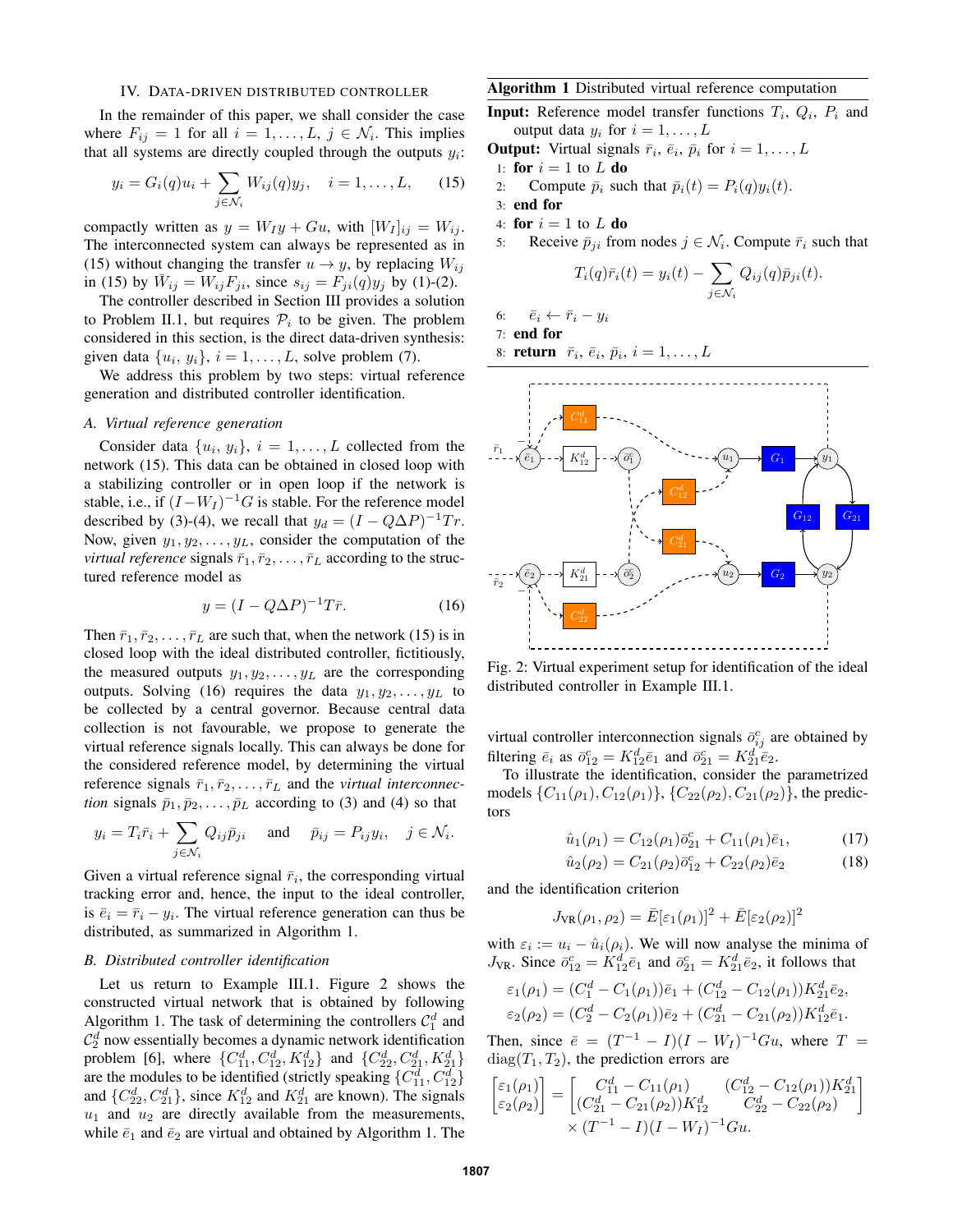It now appears that a global minimum of  $J_{VR}$  is  $(\rho_1, \rho_2)$  =  $(\rho_1^d, \rho_2^d)$  and that this minimum is unique if the control input signal  $u = col(u_1, u_2)$  from the experiment is persistently exciting of a sufficient order. Hence, the global minimum of  $J_{VR}(\rho_1, \rho_2)$  is then the same as the global minimum of  $J_{MR}(\rho_1, \rho_2)$ , where  $J_{VR}$  is quadratic in  $\rho$  when the models are parametrized linearly in  $\rho$ . The distributed-controller synthesis problem is therefore reformulated as a network identification problem.

The latter reasoning for Example III.1 leads us to the following result for a general interconnected system:

 $\sum_{j\in\mathcal{N}_i}C_{ij}^{W}(\rho_i)\bar{o}_{ji}^c+C_{ij}^{Q}(\rho_i)\bar{p}_{ji}$  with  $\bar{o}_{ji}^c=(1-T_j)^{-1}$ **Theorem IV.1** Consider the predictor  $\hat{u}_i(\rho_i) := C_{ii}(\rho_i)\overline{e}_i +$  $\sum$  $T_j\bar e_j+$  $\sum_{h \in \mathcal{N}_j} (1 - T_j)^{-1} Q_{jh} \bar{\bar{p}}_{hj}$ . The identification criterion VR

$$
J_i^{VR}(\rho_i) = \bar{E}[u_i - \hat{u}_i(\rho_i)]^2
$$

has a global minimum point at  $\rho_i^d$  and this minimum is unique if the spectrum of  $w_i = \text{col}(\bar{e}_i, \text{col}_{j \in \mathcal{N}_i} \bar{o}_{ji}^c, \text{col}_{j \in \mathcal{N}_i} \bar{p}_{ji}),$ denoted  $\Phi_{w_i}(\omega)$ , is positive definite for all  $\omega \in [-\pi, \pi]$ .

*Proof:* First, we note that  $\bar{p}_{ji} = p_{ji}^c$  and  $\bar{o}_{ji}^c = o_{ji}^c$ , where  $p_{ji}^c$  and  $o_{ji}^c$  satisfy (9) and (10) for  $e_i = \overline{e}_i$ ,  $i =$  $1, \ldots, L$ . Consequently, by Corollary 1 in [6], it follows that  $\rho_i^d$  is the unique global minimum point of  $J_{\text{VR}}$ . When the reference model is decoupled, the spectrum condition can be translated directly to the spectrum of the input:

**Corollary IV.1** Let  $P_i = 0$ ,  $Q_i = 0$  and consider the predictors  $\hat{u}^D_i(\rho_i)$  :=  $C_{ii}(\rho_i)\bar{e}_i + \sum_{j\in\mathcal{N}_i}C_{ij}(\rho_i)\bar{o}^c_{ji}, i=$  $1, 2, \ldots, L$ . The identification criterion

$$
J_{\text{VR}}(\rho_1, ..., \rho_L) = \sum_{i=1}^{L} \bar{E}[u_i - \hat{u}_i^D(\rho_i)]^2
$$

has a global minimum point at  $(\rho_1^d, \ldots, \rho_L^d)$  and this minimum is unique if  $\Phi_u(\omega)$  is positive definite for all  $\omega \in [-\pi, \pi]$ .

The condition on  $\Phi_u$  in Corollary IV.1 can be realized by appropriate experiment design. The condition on  $\Phi_{w_i}$  in Theorem IV.1, however, cannot always be realized by an appropriate design of u. For instance, consider Example III.1, but now with non-zero  $Q_i, P_i$ . Then the number of entries of  $w_1 = \text{col}(\bar{e}_1, \bar{o}_{21}, \bar{p}_{21})$  is larger than the number of inputs in  $u = col(u_1, u_2)$ , hence  $\Phi_{w_1}(\omega)$  cannot be positive definite. We observe that the excitation condition can be relaxed if we do not require  $\rho_i^d$  to be the only global minimum of  $J_i^{VR}$ . *C*  $\int d\phi_{\mathbf{x}}(p, \rho_2)$  is then the same as the global minimum of  $\mathbf{u}$  and the same solven in the same solven in the same solven in the same solven in the same solven in the based of a problem (7). The distributed

**Corollary IV.2** Each global minimum point  $\rho_i^*$  of  $J_i^{VR}$  satisfies  $C_{ii}(\rho_i^*) = C_{ii}(\rho_i^d)$  and for all  $j \in \mathcal{N}_i$ :

$$
(C_{ij}^{W}(\rho_i^*) - C_{ij}^{W}(\rho_i^d)) + (C_{ij}^{Q}(\rho_i^*) - C_{ij}^{Q}(\rho_i^d)P_{ji} = 0
$$
 (19)

if  $\Phi_{\xi_i}(\omega)$ ,  $\xi_i = \text{col}(\bar{e}_i, \text{col}_{j \in \mathcal{N}_i} \bar{o}_{ji}^c)$ , is positive definite for all  $\omega \in [-\pi, \pi]$ .

It can verified that  $(\rho_1^*, \ldots, \rho_L^*)$ , satisfying  $C_{ii}(\rho_i^*)$  =  $C_{ii}(\rho_i^d)$  and (19) for all  $(i, j) \in \mathcal{E}$ , is also a global minimum



(a) Interconnected system

(b) Distributed controller

Fig. 3: Graph for the interconnected system (a) and distributed controller (b) that satisfies Assumption III.1 (solid and dashed edges), that has reduced number of links (solid edges) and that is decentralized (no edges).

Each identification criterion  $J_i^{\text{VR}}(\rho_i)$ ,  $i = 1, \dots, L$ , can be minimized separately. The required predictor inputs for node  $i$  are the virtual signals obtained in Algorithm 1, which are available locally  $(\bar{e}_i)$  or communicated by nodes  $j \in \mathcal{N}_i$  $(\bar{o}_{ji}^c$  and  $\bar{p}_{ji})$ . Of course,  $J_i^{VR}$  is not to be considered in practice since it involves expectations; for a finite number  $(N)$  of data, a solution  $\rho_i$  is obtained by minimizing  $\bar{J}_i^{\text{VR}}(\rho_i) = \sum_{t=1}^{N} (u_i(t) - \hat{u}_i(t, \rho_i))^2$ . Observe the following difference with respect to multi-variable VRFT [10]. Instead of identifying the transfer from  $\bar{e}$  to u, we identify the local controller dynamics  $C_i^d$  by exploiting the structure of the interconnected system.

## V. ILLUSTRATIVE EXAMPLE: 9-SYSTEMS NETWORK

Consider the interconnected system (15) with  $L = 9$ and the interconnection structure depicted in Figure 3a. The transfer functions describing the dynamics are of order one and given by

$$
G_i = \frac{1}{q - a_i}, \quad W_{ij} = \frac{0.1}{q - a_i}, \quad i = 1, \dots, 9,
$$

with  $a_i \in (0, 1)$ . It is desired to decouple the interconnected system and to have the same step response for every output channel. Hence the reference model is chosen as  $y_i^d$  =  $T_i^d(q)r_i$ , where

$$
T_i(q) = \frac{0.4}{q - 0.6}, \quad i = 1, \dots, 9.
$$

We collect the data  $\{u_i(t), y_i(t), t = 1, 2, \ldots, 100\}$  from (15) in open-loop, with mutually uncorrelated white-noise input signals  $u_i$  having a standard deviation of  $\sigma_{u_i} = 1$ . Hence, we are in the situation of Corollary IV.1. Each controller  $C_i$ ,  $i = 1, \ldots, 9$ , is parametrized such that Assumption III.1 holds. Since there is no noise present in the output, the optimization of  $\bar{J}_i^{VR}$  with predictors (17) yields the parameters  $\rho_i^d$  and therefore  $J_{MR}$  is equal to zero.

Next, we will analyze the situation where noise affects the system, by considering disturbed outputs  $\tilde{y}_i(t) = y_i(t) + v_i(t)$ for the synthesis, with  $v_i$  white-noise processes with standard deviations  $\sigma_{v_i} = 0.1$  that are mutually uncorrelated and uncorrelated with  $u_i$ . The method of generating virtual references and predictors is kept the same. The resulting